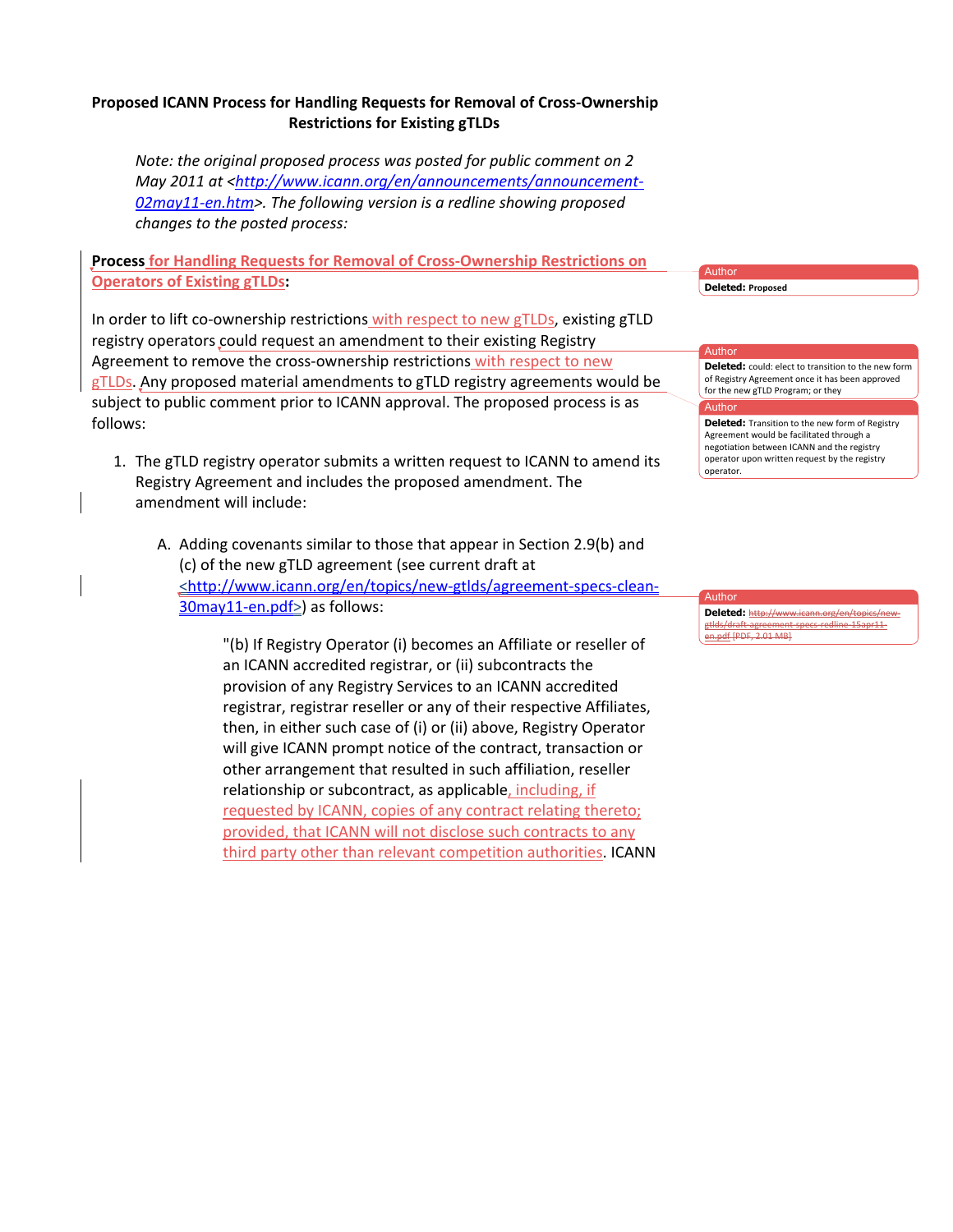reserves the right, but not the obligation, to refer any such contract, transaction or other arrangement to relevant competition authorities in the event that ICANN determines that such contract, transaction or other arrangement might raise competition issues.

(c) For the purposes of this Agreement: (i) "Affiliate" means a person or entity that, directly or indirectly, through one or more intermediaries, controls, is controlled by, or is under common control with, the person or entity specified, and (ii) "control" (including the terms "controlled by" and "under common control with") means the possession, directly or indirectly, of the power to direct or cause the direction of the management or policies of a person or entity, whether through the ownership of securities, as trustee or executor, by serving as an employee or a member of a board of directors or equivalent governing body, by contract, by credit arrangement or otherwise."

B. Adding a covenant to comply with the new Registry Operator Code of Conduct. This is in Section 2.14 of the new gTLD agreement as follows:

> "In connection with the operation of the registry for the TLD, Registry Operator shall comply with the Registry Code of Conduct as set forth in the specification at [see specification 9]."

The Registry Operator Code of Conduct would then need to be added as a new Appendix.

C. Amending Section 7.1(c) of, for example the biz/info/org agreements (or like terms in other agreements), to read as follows:

> (c) Restrictions on Acquisition of Ownership or Controlling Interest in Registrar. Registry Operator shall not acquire, directly or indirectly, control of, or a greater than fifteen percent ownership interest in, any ICANN-accredited registrar

## Author Author Autho Autho **Author Deleted:** Deleting **Deleted:** s Deleted: (b) and **Deleted:** which# **Deleted:** "(b) Registry Operator Shall Not Act as Own Registrar. Registry Operator shall not act as a

registrar with respect to the TLD. This shall not preclude Registry Operator from registering names within the TLD to itself through a request made to an ICANN-accredited registrar chosen in Registry Operator's sole discretion, or reserving names according to Appendix 6 of this Agreement.